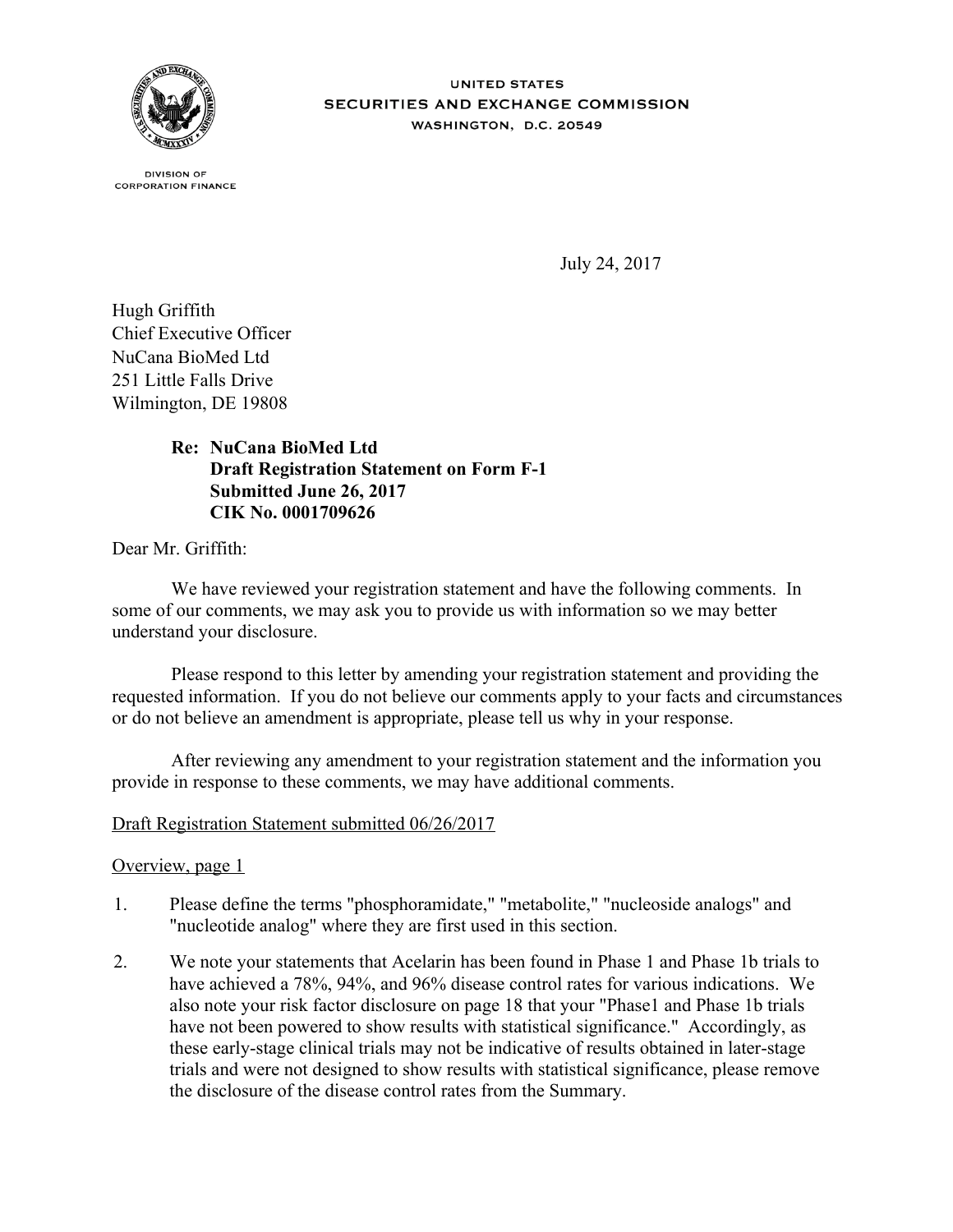Hugh Griffith NuCana BioMed Ltd July 24, 2017

Page 2

3. Please revise your pipeline tables on pages 4 and 87 to reflect the actual status of your pipeline candidates as of the latest practicable date. The table suggests that you have completed the Phase 1 trial of Acelarin in combination with carboplatin for the indication of platinum-sensitive ovarian cancer and your current trial is in Phase 2; however, your disclosure on page 3 indicates the Phase 1b trial is still ongoing.

# Use of Proceeds, page 65

4. Please expand your disclosure regarding the proceeds to be used for your product candidates to describe how far in the development process you estimate the allocated proceeds from this offering will enable you to reach.

Management's Discussion and Analysis of Financial Condition and Results of Operations Results of Operations Comparison of Years Ended December 31, 2015 and 2016 Research and Development Expenses, page 76

5. For each of your research and development programs, please separately disclose the costs incurred during each period presented.

Critical Accounting Policies, Judgments and Estimates Valuation of Ordinary Shares, page 81

6. We may have additional comments on your accounting for equity issuances including stock based compensation and convertible instruments. Once you have an estimated offering price, please provide us an analysis explaining the reasons for the differences between the recent valuations of your common stock leading up to the IPO and the estimated offering price.

## Business, page 84

- 7. Please revise to describe clearly and consistently the regulatory status of your product candidates and product development efforts to date and provide the following information: regulatory applications submitted, if any, to commence clinical trial(s); the current status of such applications and any significant dialogue with the FDA and/or comparable regulatory agencies; and when and where the trials were conducted, who conducted them, their scope and design, their endpoints, and whether these endpoints were met.
- 8. Please revise to clarify scientific terms where used in the prospectus, such as "dipyridamole" on page 100 and "pharmacokinetic" and "pharmacodynamic" on page 103.
- 9. We note your disclosure on page 103 and similar disclosure elsewhere that NUC-3373 should have an improved safety profile and improved efficacy as compared to 5-FU. Because approval of the U.S. Food and Drug Administration ("FDA") and other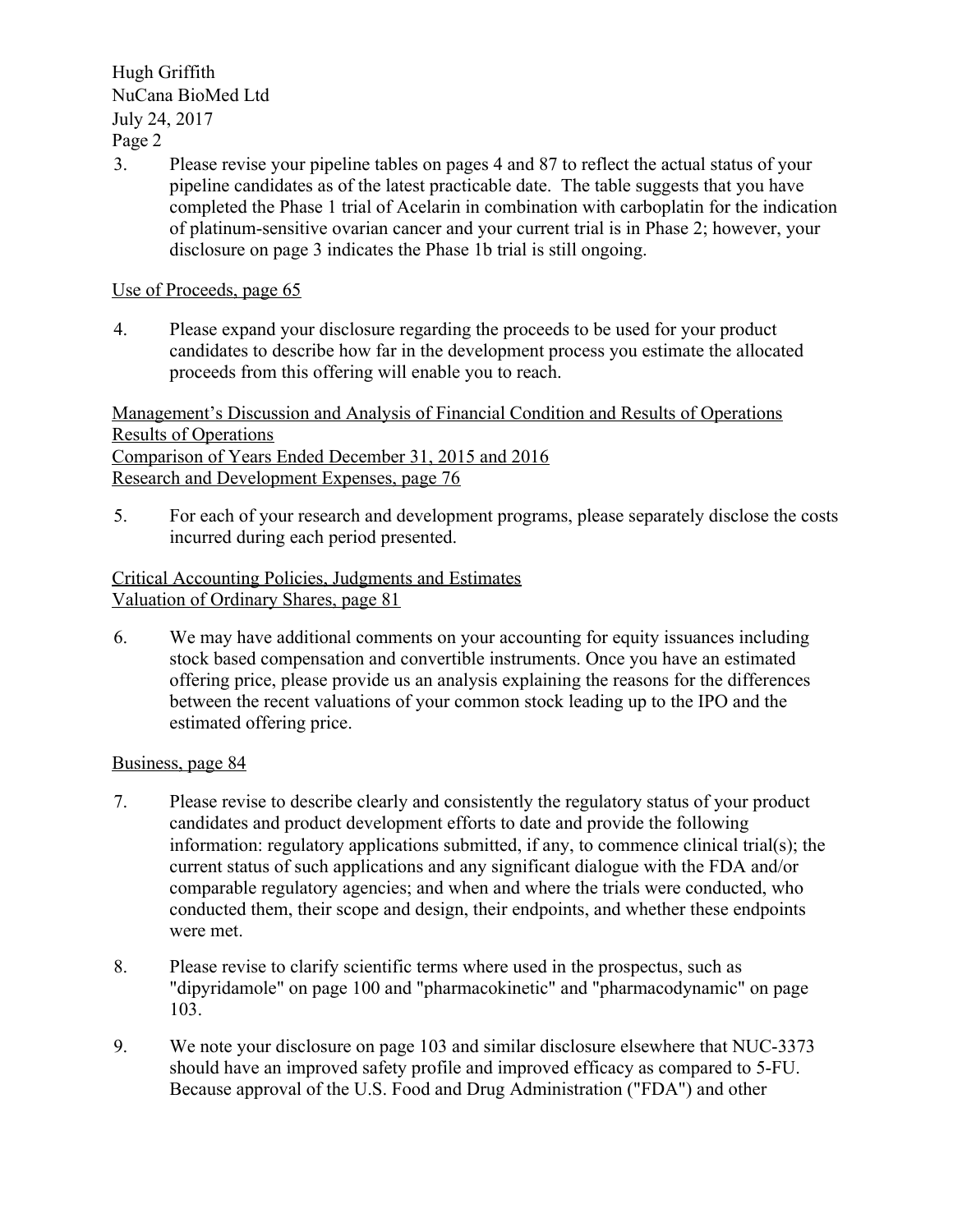Hugh Griffith NuCana BioMed Ltd July 24, 2017

Page 3

comparable regulatory agencies is dependent on such agencies making a determination (according to criteria specified in law and agency regulations) that a drug or biologic is safe and effective, it is premature for you to describe or suggest that your product candidates are safe or effective. Accordingly, please revise these statements.

10. We note your statement on page 107 that "[i]n preclinical experiments, NUC-7738 was over 50 times more potent in killing tumor cells than cordycepin." Please put this selected information into its full and proper context by providing the specific details and parameters for which this data was drawn.

#### Intellectual Property, page 109

- 11. Please expand your disclosure to identify in which foreign jurisdictions you have issued and pending patent applications.
- 12. Please expand your disclosure regarding the patent in the U.S. relating to the product candidate Acelarin that "is currently under reissue" to explain the significance of the reissue proceeding. Add any risk factor disclosure, if appropriate.

#### Consolidated Statements of Operations, page F-3

13. Please confirm that you have disclosed all material expenditures by nature as required under paragraph 104 of IAS 1, or revise your disclosure to quantify these expenditures.

Notes to the Consolidated Financial Statements 2. Significant Accounting Policies Intangible Assets, page F-10

- 14. Please disclose your recognition policy for intangible assets, including legal costs relating to obtaining, maintaining, and defending the patents.
- 15. Tell us how you determined that a decelerated amortization method such as reverse sum of the years digits appropriately reflects the pattern in which your patent's future economic benefits are expected to be consumed. Refer to paragraphs 97-98C of IAS 38. Tell us how you concluded you were able to reliably determine the pattern in which you expect consume the future economic benefits for purposes of this guidance. Tell us what you determined to be the predominant limiting factor inherent in your patent intangibles.

## **Exhibits**

16. Please tell us what consideration you have given to the filing of the service agreements with your two executive officers and one of your non-executive directors and the engagement agreement with one of your non-executive directors. Please refer to Item 601(b)(10) of Regulation S-K.